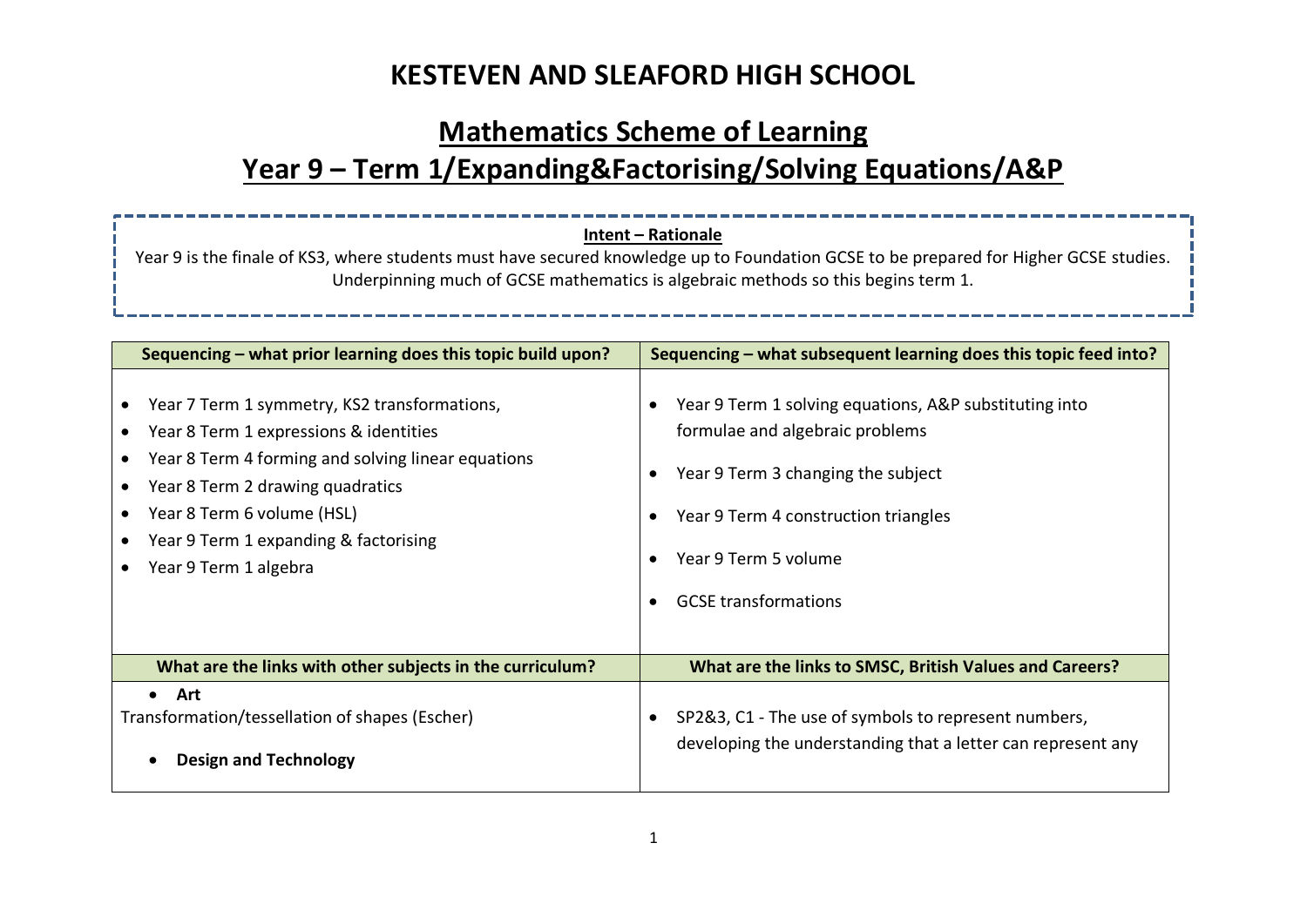| Calculating areas and perimeters for design<br>Construction and transformations strands of shape, space and<br>measures<br>Languages<br>Solving worded problems<br>Evaluating the language used in questions<br><b>Science</b><br>Indices<br>Use of known/given formulae | number. Draw students' attention to the roots of algebra in the<br>Middle East and India.<br>SP2&3, C1 - An introduction to Pi as an infinite number, link to its<br>use in astronomy. Discussion of the independent discovery of Pi by<br>various cultures and the work carrying on today across the globe<br>investigating this fascinating ratio.<br>GB4efghi |
|--------------------------------------------------------------------------------------------------------------------------------------------------------------------------------------------------------------------------------------------------------------------------|------------------------------------------------------------------------------------------------------------------------------------------------------------------------------------------------------------------------------------------------------------------------------------------------------------------------------------------------------------------|
| What are the opportunities for developing literacy skills and<br>developing learner confidence and enjoyment in reading?                                                                                                                                                 | What are the opportunities for developing mathematical skills?                                                                                                                                                                                                                                                                                                   |
| 'The Math Book' - Clifford Pickover                                                                                                                                                                                                                                      | Ensure a clear understanding of algebraic manipulation and<br>$\bullet$<br>understanding of command words such as solve, expand,<br>simplify.<br>Development of spacial awareness, including reflecting and<br>rotating objects.                                                                                                                                 |

# **Mathematics Scheme of Learning**

### **Year 9 – Term 1**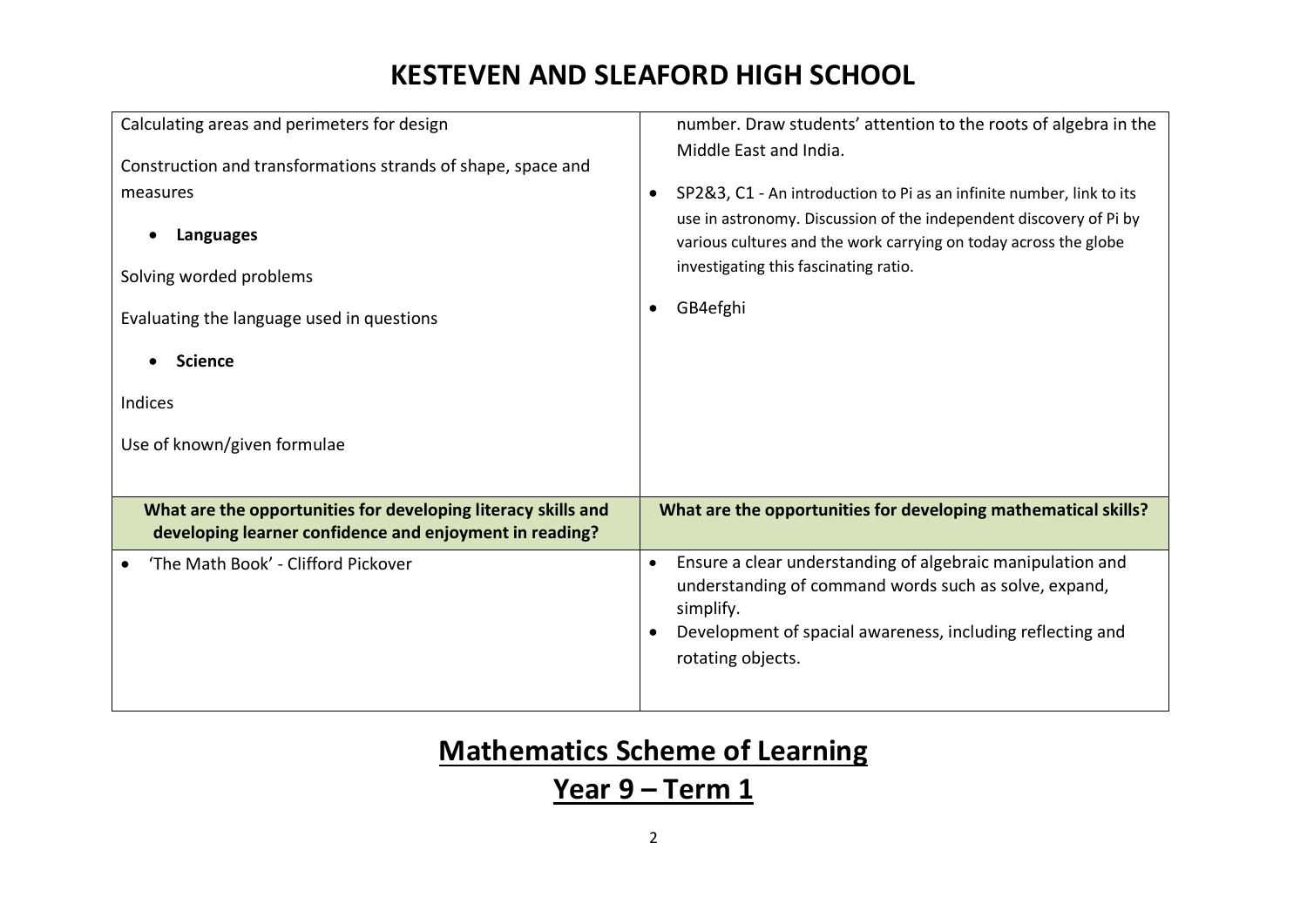#### **Intent – Concepts**

| What knowledge will students gain and what skills will they develop as a consequence of this topic?                                                                                                                       |
|---------------------------------------------------------------------------------------------------------------------------------------------------------------------------------------------------------------------------|
| <b>National Curriculum reference</b>                                                                                                                                                                                      |
| Use and interpret algebraic notation, including: ab in place of $a \times b$ , 3y in place of $y + y + y$ and $3 \times y$ , a <sup>2</sup> in place of $a \times a$ , a <sup>3</sup> in place of $a \times a \times a$ ; |
| $a2b$ in place of $a \times a \times b$                                                                                                                                                                                   |
| $\frac{a}{b}$ in place of a ÷b                                                                                                                                                                                            |
| Coefficients written as fractions rather than as decimals                                                                                                                                                                 |
| Brackets: simplify and manipulate algebraic expressions to maintain equivalence by: collecting like terms, multiplying a single term over a bracket, taking out                                                           |
| common factors. Model situations or procedures by translating them into algebraic expression or formulae and by using graphs. Use algebraic methods to solve                                                              |
| linear equations in one variable (including all forms that require rearrangement).                                                                                                                                        |
| Derive and apply formulae to calculate and solve problems involving: perimeter and area of triangles, parallelograms, trapezia, calculate and solve problems                                                              |
| involving: perimeters of 2-D shapes and composite shapes.                                                                                                                                                                 |
| <b>Know</b>                                                                                                                                                                                                               |
| Identify an expression, equation, formula and identity. Factorise by common factors in to a single bracket. Expand single and double brackets                                                                             |
| (using grid or FOIL). Factorise quadratic equations with coefficients of $x^2$ .                                                                                                                                          |
| Solve linear equations with brackets, fractions and unknowns on both sides.                                                                                                                                               |
| Solve quadratic equations by factorising.                                                                                                                                                                                 |
| Know and use the formulae for area and perimeter of simple shapes including circles. Calculate the area and perimeter of compound shapes.                                                                                 |
| <b>Apply</b>                                                                                                                                                                                                              |
| Form and solve linear and quadratic equations from a worded problem.                                                                                                                                                      |
| Link quadratic solutions with graphical form.                                                                                                                                                                             |
| Use algebraic methods to solve area and perimeter problems.                                                                                                                                                               |
| Area and perimeter problems in context.                                                                                                                                                                                   |
| <b>Extend</b>                                                                                                                                                                                                             |
| Solve simple algebraic fraction equations.                                                                                                                                                                                |
| Solve quadratic equations with coefficient of $x^2$                                                                                                                                                                       |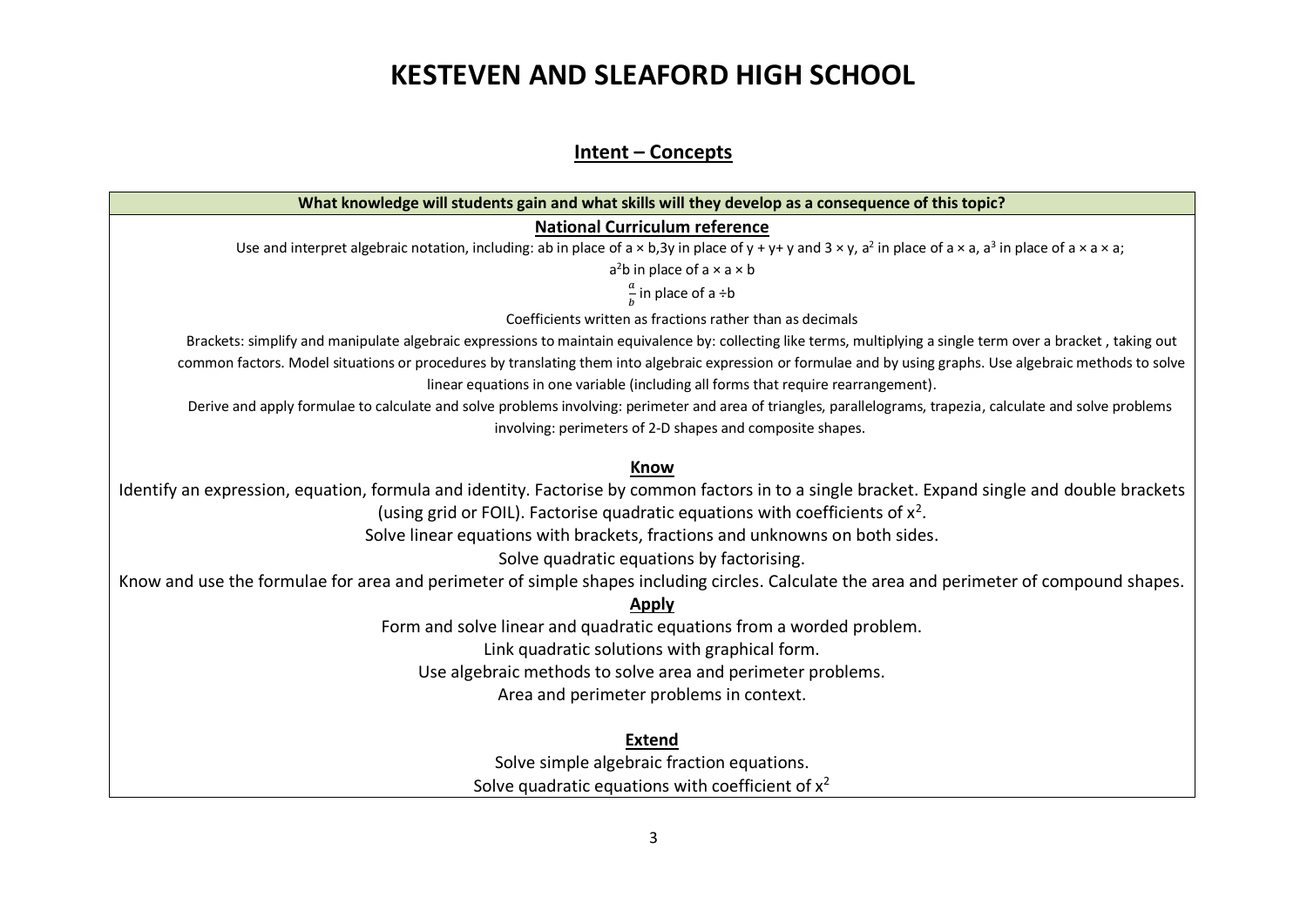Compound algebraic shape problems. **What subject specific language will be used and developed in this topic? What opportunities are available for assessing the progress of students?** Expression, identity, equation, formula, formulae, term, coefficient, expand, solve, factorise, simplify, collect like terms, linear, quadratic. Area, perimeter, compound, simplest form, • Half term unit test • Mid Term marking targets • Mini whiteboards • Catchphrase Misconceptions: • Solving linear equations with fractions, errors occur when solving of the form  $2 + x/3 = 7$  when students want to multiply by 3 first and forget would have to multiply the 2 by 3 too. • Factorising single brackets in a calculation eg  $2(x+1) + 7(x-3)$  wanting to use FOIL as they see two brackets

| <b>Expanding and Factorising</b>                                 | R |  |
|------------------------------------------------------------------|---|--|
| Be able to factorise by common factors in to a single<br>bracket |   |  |
| Expand expressions with single brackets                          |   |  |
| Expand expressions with double brackets                          |   |  |
| Know how to factorise quadratic expressions into two<br>brackets |   |  |